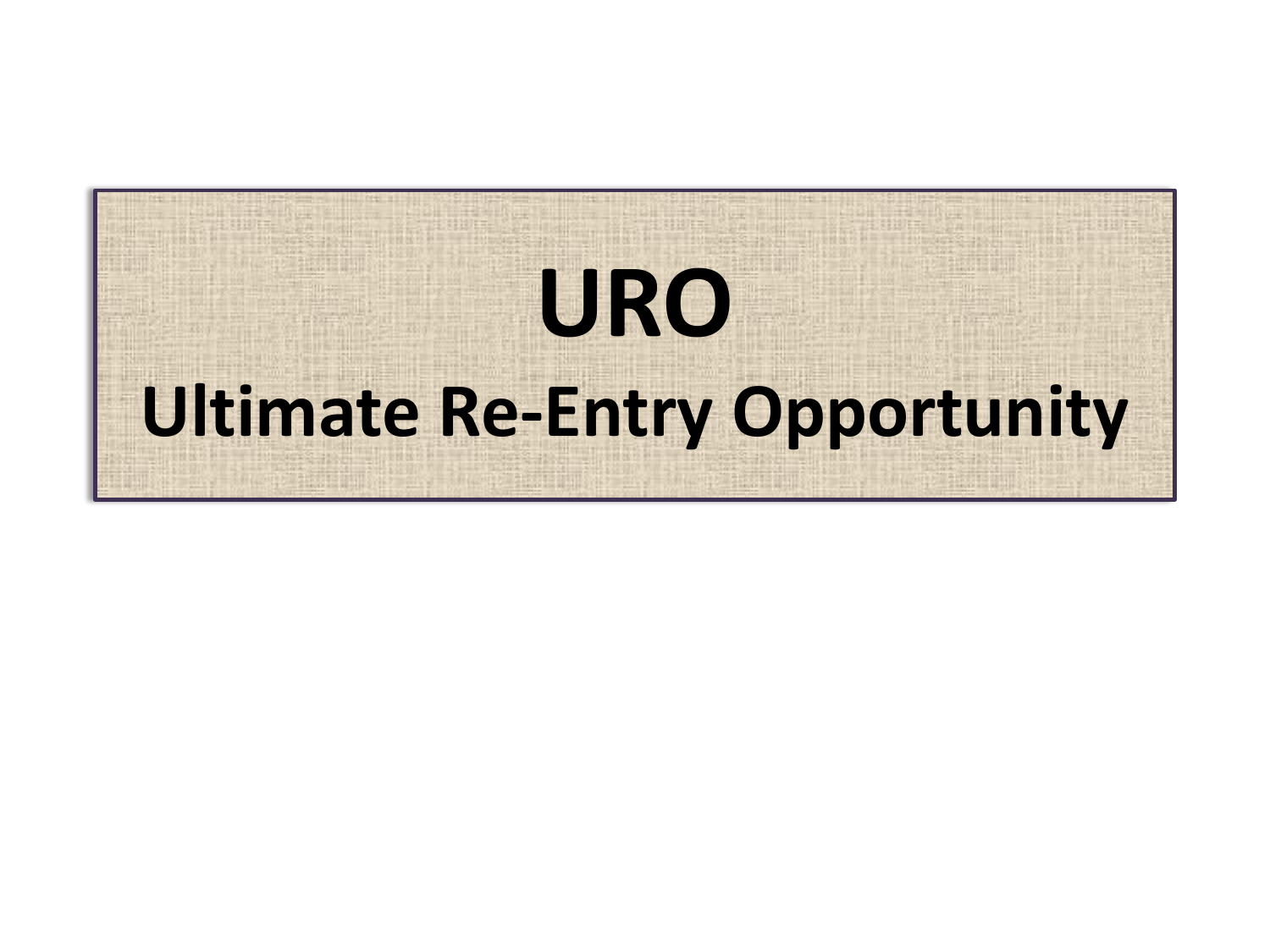## **URO's Goals**

**• the successful re-integration of people returning to their family and community after they've served time in jail or prison • to significantly reduce the risk and incidence of re-arrest and recidivism in Tompkins County • to effect sustainable systemic change around** 

**this very complex social issue using a** 

**collective impact model**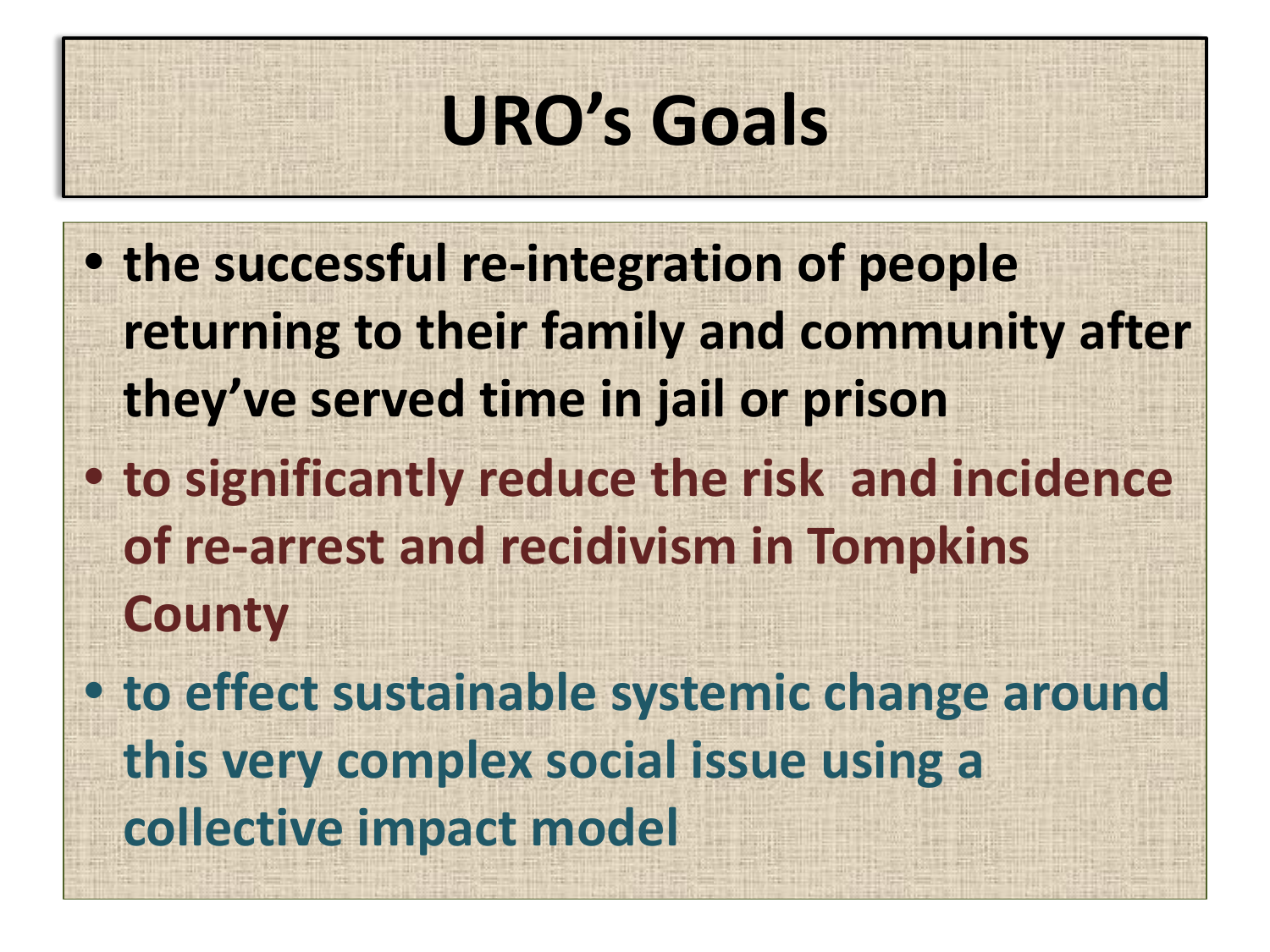### **Basic Definitions:**

- **• When we use the word "re-entry", we mean**  *the successful re-integration of people returning to family and community after they've served time in jail or prison.*
- **• When we say "incarceration", we mean**  *time confined in jail, or a state or federal prison (more than a night or weekend in lock-up).*
- **• When we say "recidivism", we mean** *an individual's re-offense; risky behaviors and choices that result in re-arrest and incarceration.*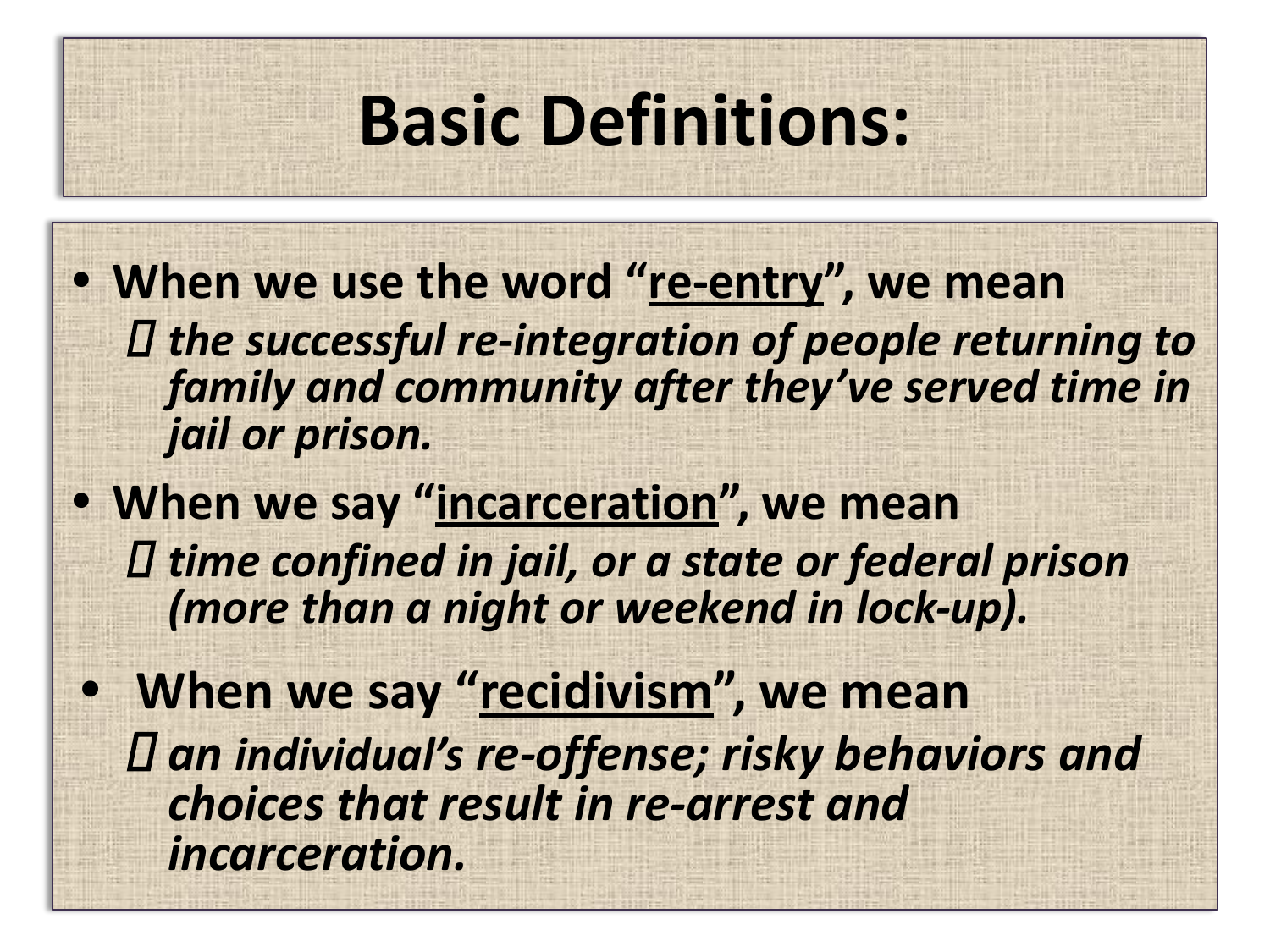### **The Cycle of Incarceration and Re-incarceration**

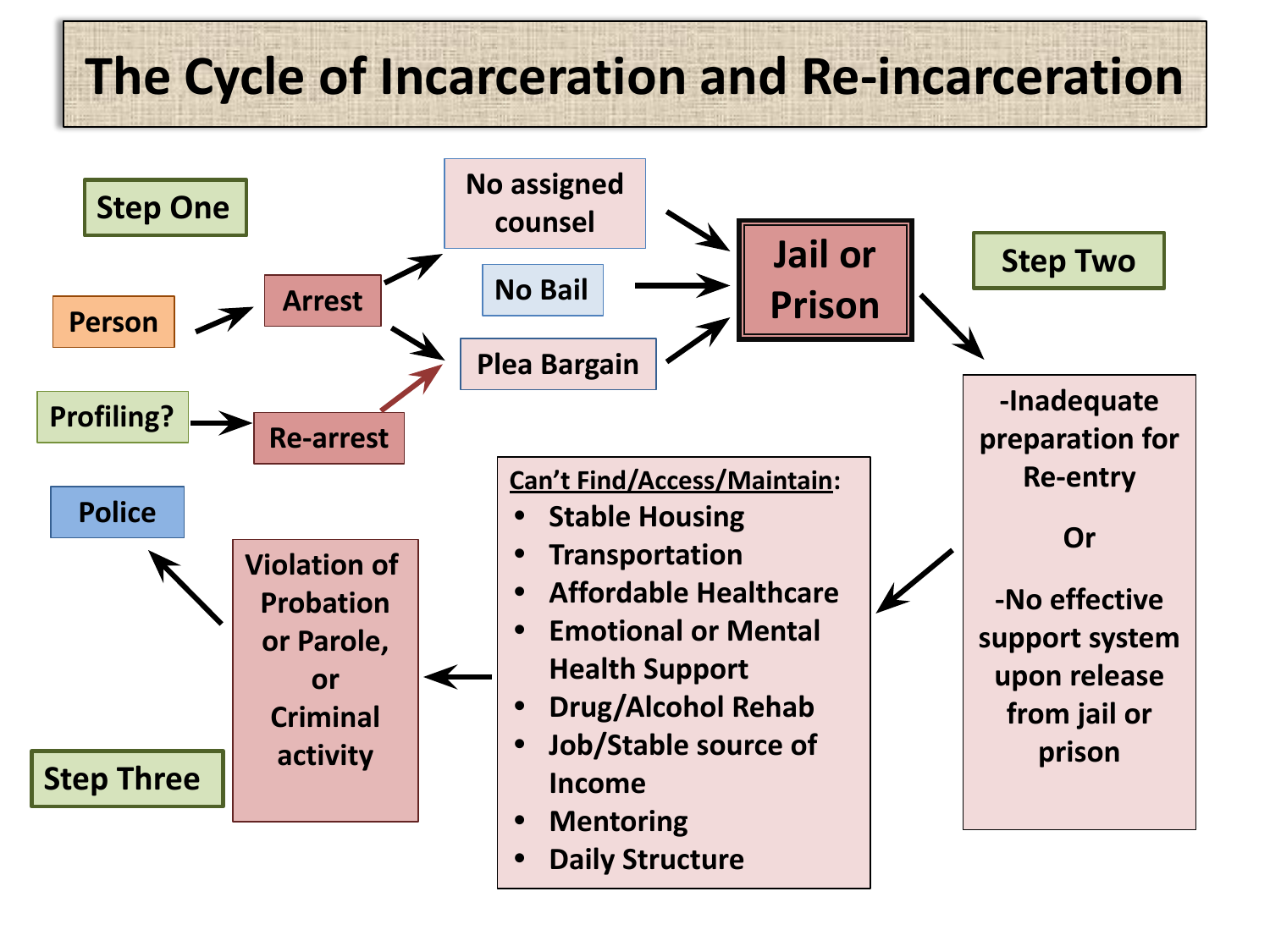### **Data Gathering & Community-Building Process**

**We chose to engage the perspectives of stakeholders:**

**1 st: the people most affected by what works, or doesn't work , in the system** 

**2 nd: the people and agencies who are part of that system or influence policy.**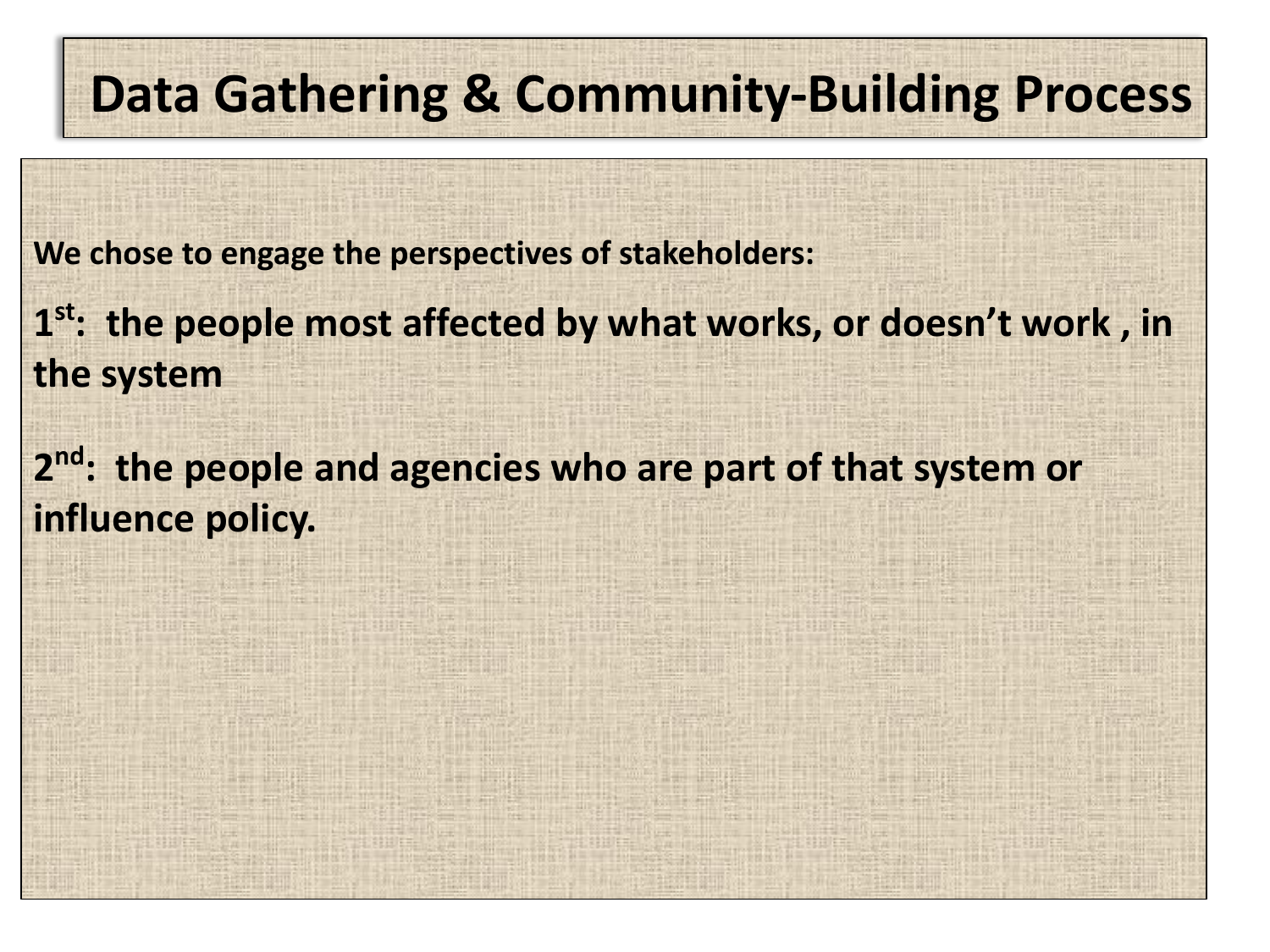**Areas of the re-entry system that must be addressed in our plan:** 

- ❑ **Pre-Release** 
	- **Preparation**
- ❑ **Rehab**
- ❑ **Mental Health**
- ❑ **Education**
- ❑ **Housing**
- ❑ **Family Support**
- ❑ **Mentorship/Self-A**
	- **ctualization**
- ❑ **Structuring time**
- ❑ **Transportation**
- ❑ **Employment**
- ❑ **Healthcare**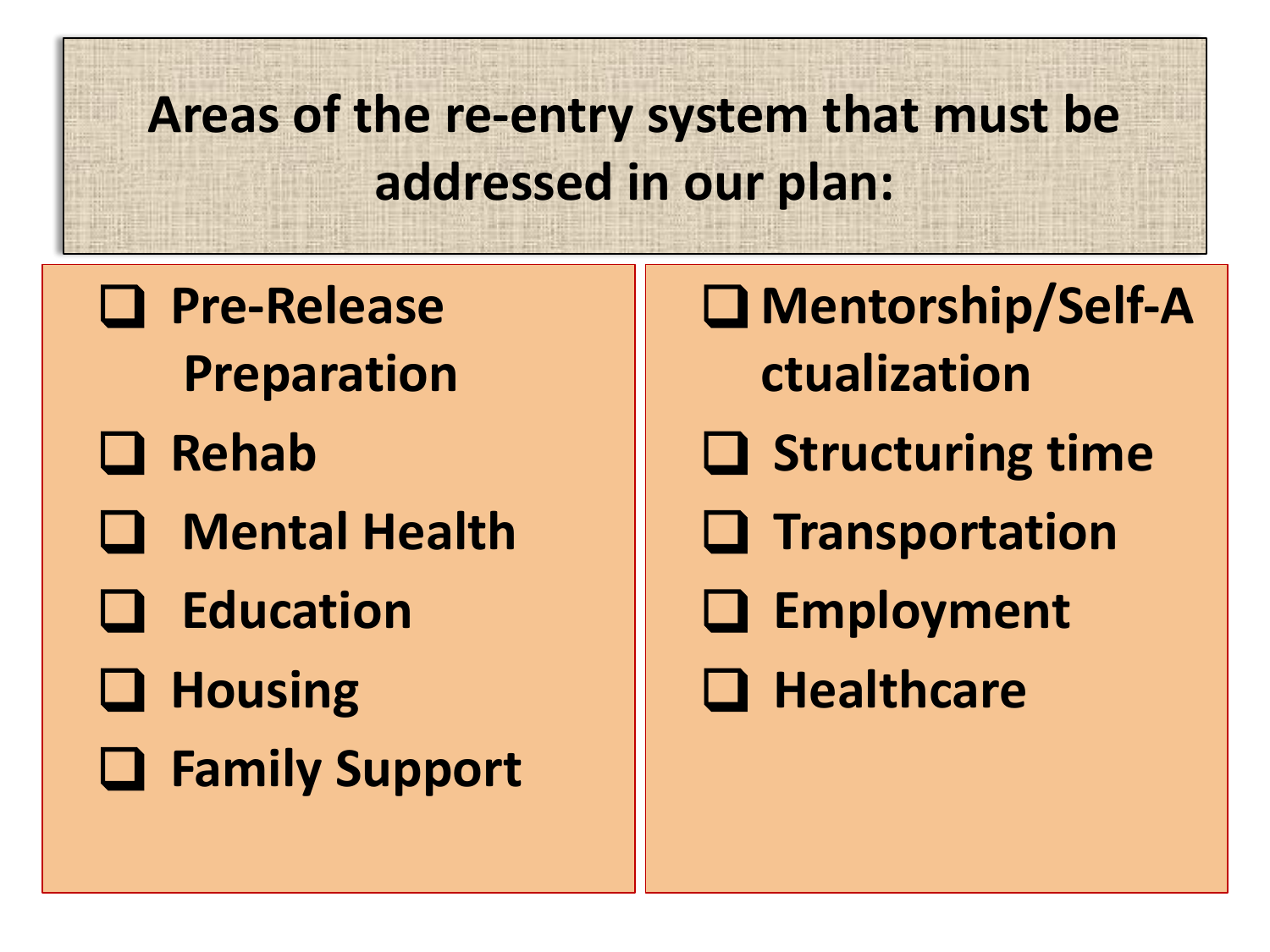## **What is needed for successful re-entry:**

- **• Good Legal Services**
- **• D & A Rehab and Recovery**
- **• Pre-Release Programs**
- **• Clean, Safe Housing**
- **• Supportive Family and positive Community**
- **• Employment and Training**
- **• Flexible, Understanding Employers**
- **• Education: GED, College**
- **• Community Education**
- **• Licenses**
- **• Transportation**
- **• Healthcare**
- **• Mental Health Care**
- **• Peer-to-Peer Support**
- **• Purposeful Activity**
- **• Navigators to help people access resources and services**
- **• Role Models & Mentors**
- **• Legislative Changes to eligibility for public assistance and housing**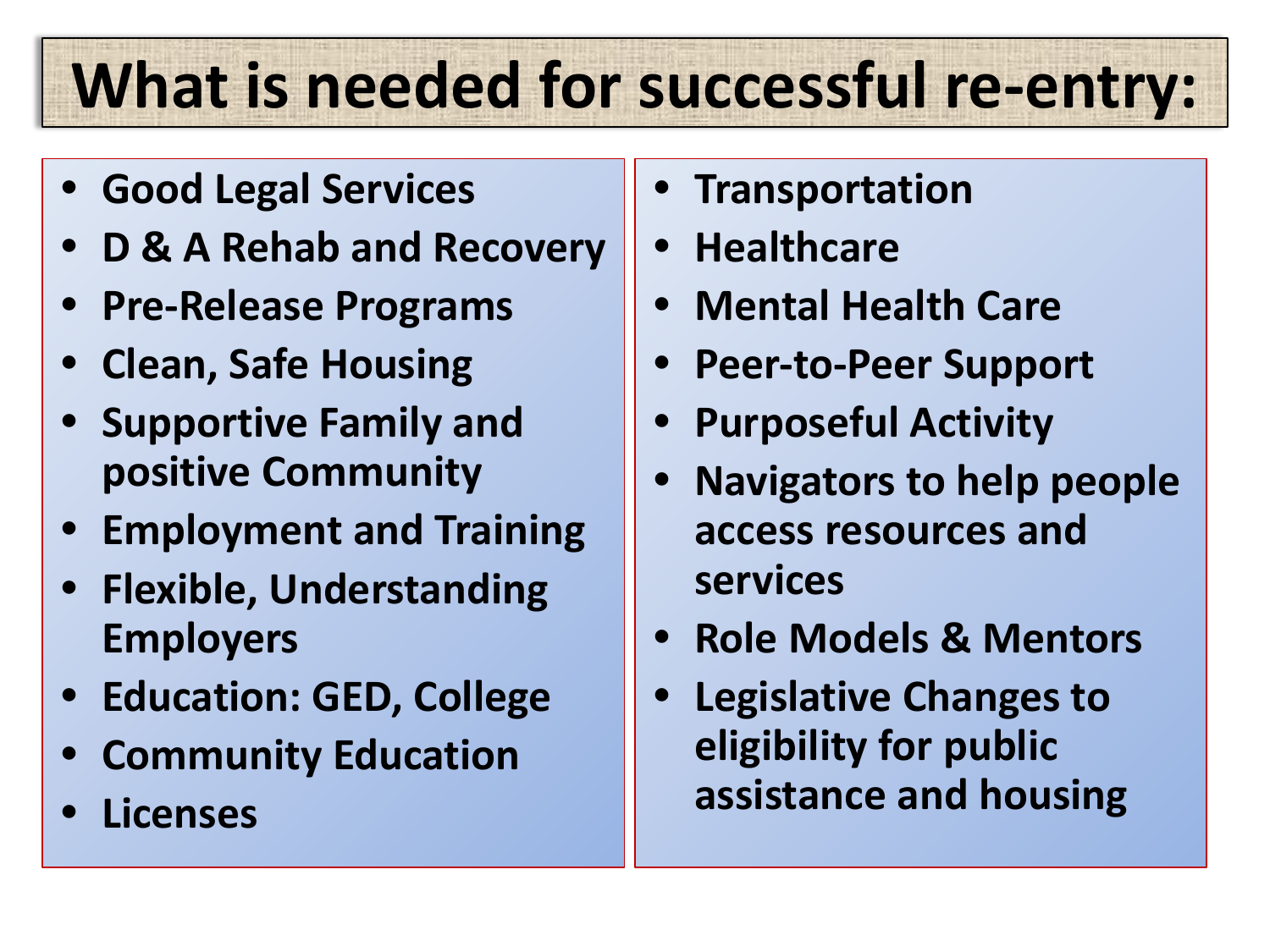## **Video Clips**

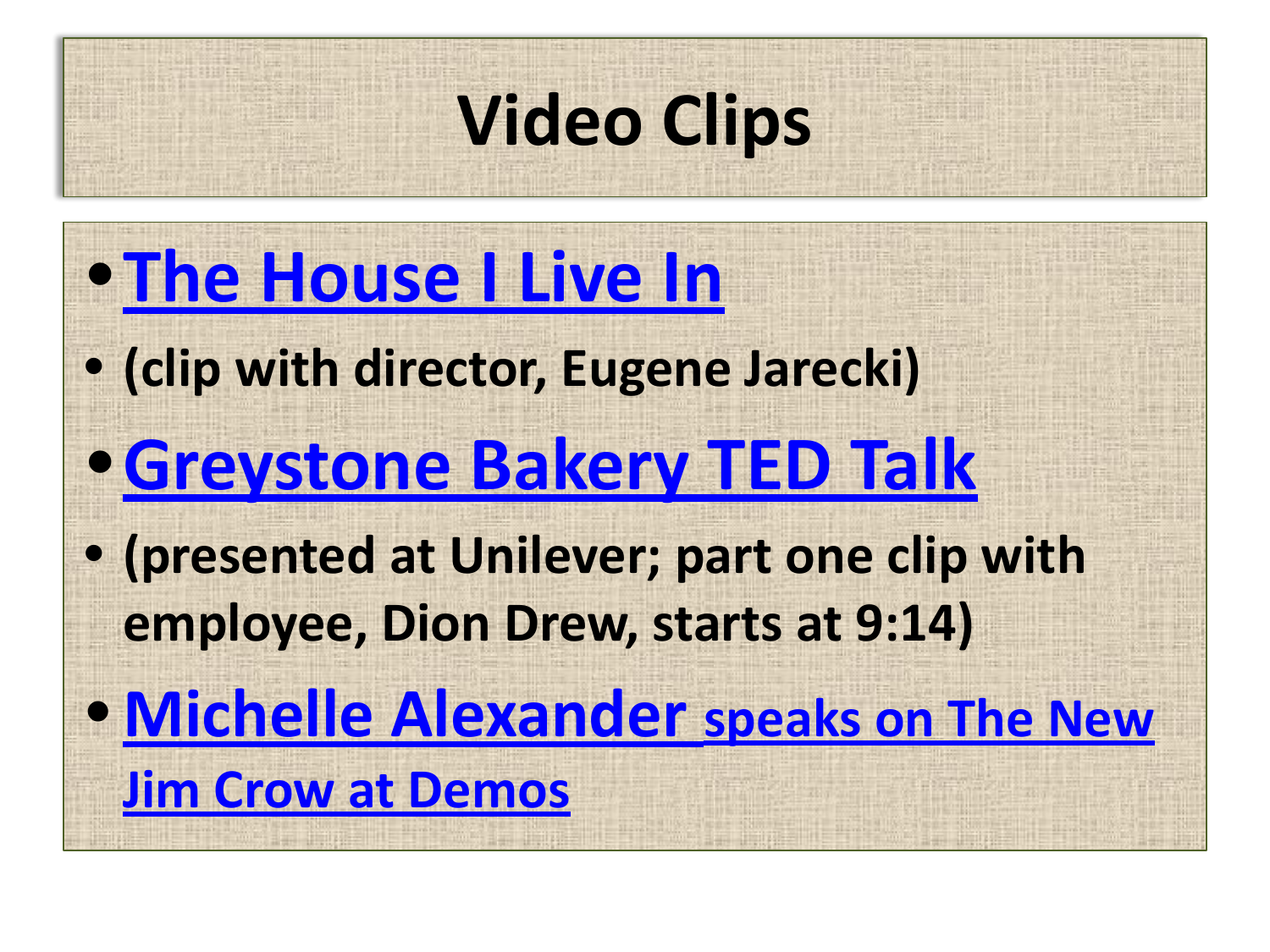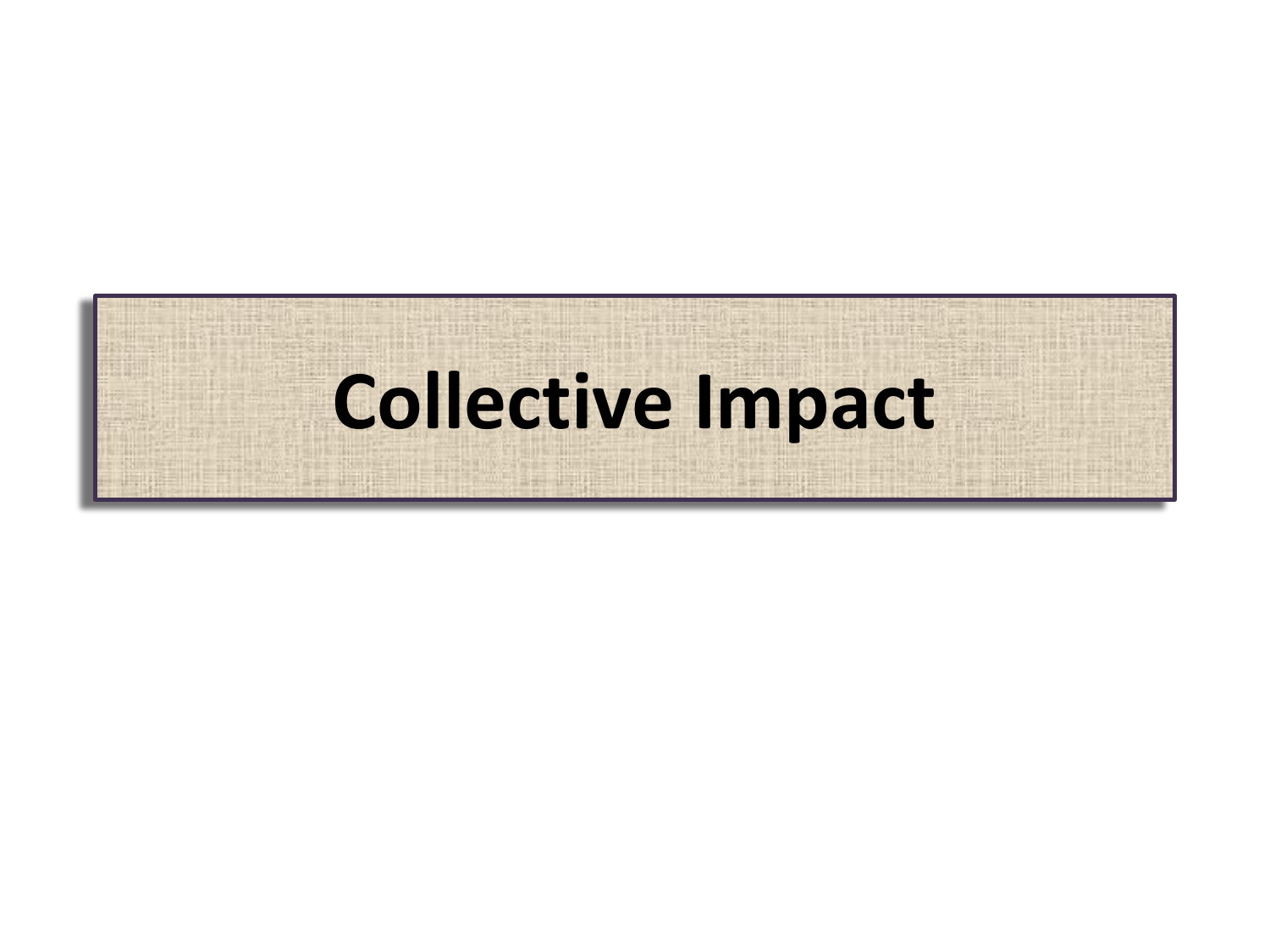## **There are Several Types of Problems**

#### **SIMPLE**

#### **Making Soup**



- **• Right Recipe is essential**
- **• Gives same results every time**

#### **KNOWN**

#### **COMPLICATED**

**Sending a Rocket to the Moon** 



- **• "Formulae" Needed**
- **• Experience is built over time and can be repeated with success**

**KNOWABLE**

#### **COMPLEX**

#### **Raising a Child**



- **• No "right" recipes or protocols**
- **• Outside factors influence**
- **• Experience helps, but doesn't guarantee success**

**UNKNOWABLE**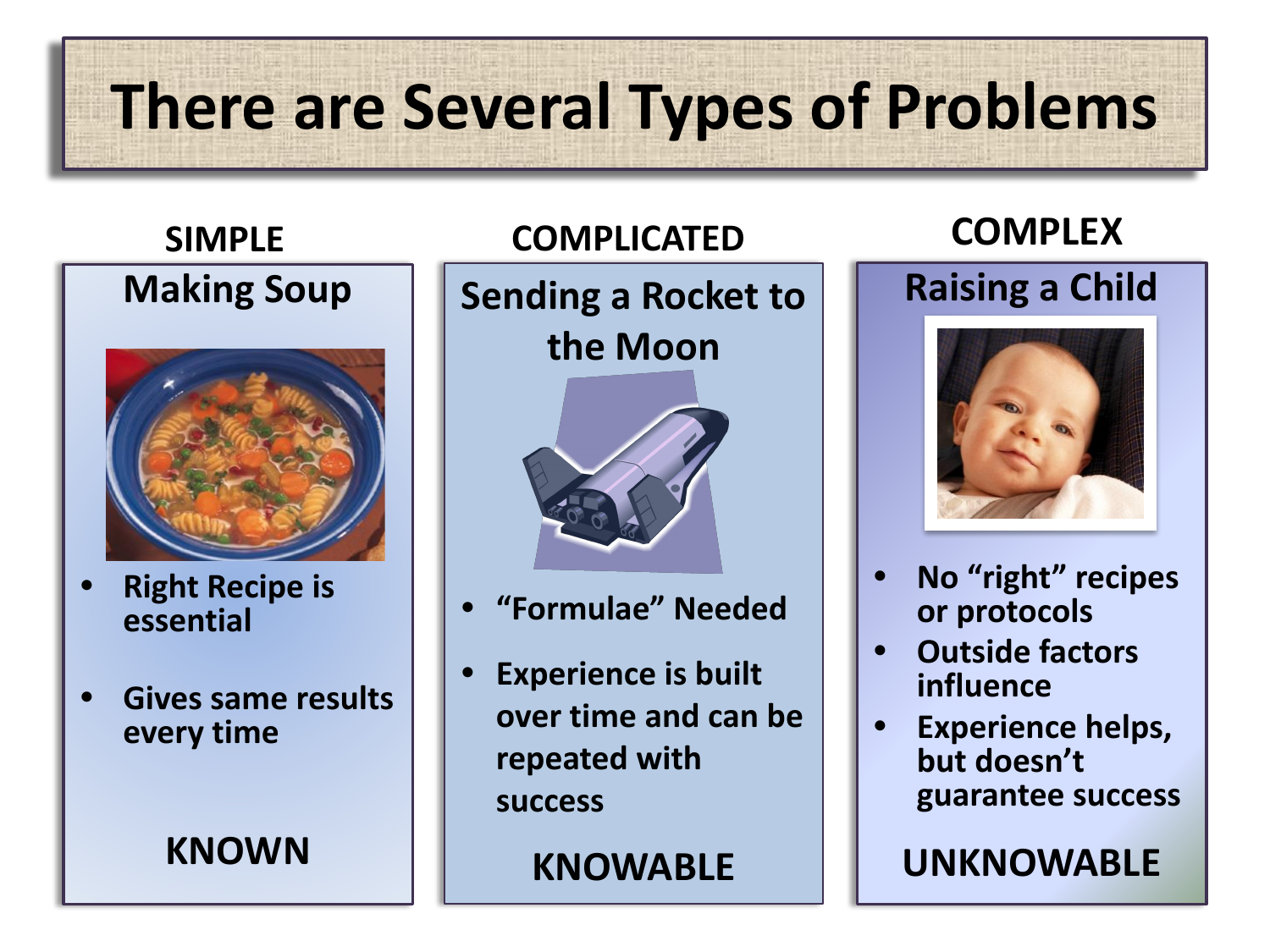## **Mindset Shifts in Collective Impact**

❖ Mindset Shift One—Who is Involved  *Get all the right eyes on the problem*  **Collective seeing, learning and doing**

### ❖ Mindset Shift Two—How people work together *Think "System Strategy", not "Program Strategy"*

### ❖ Mindset Shift Three—How progress happens

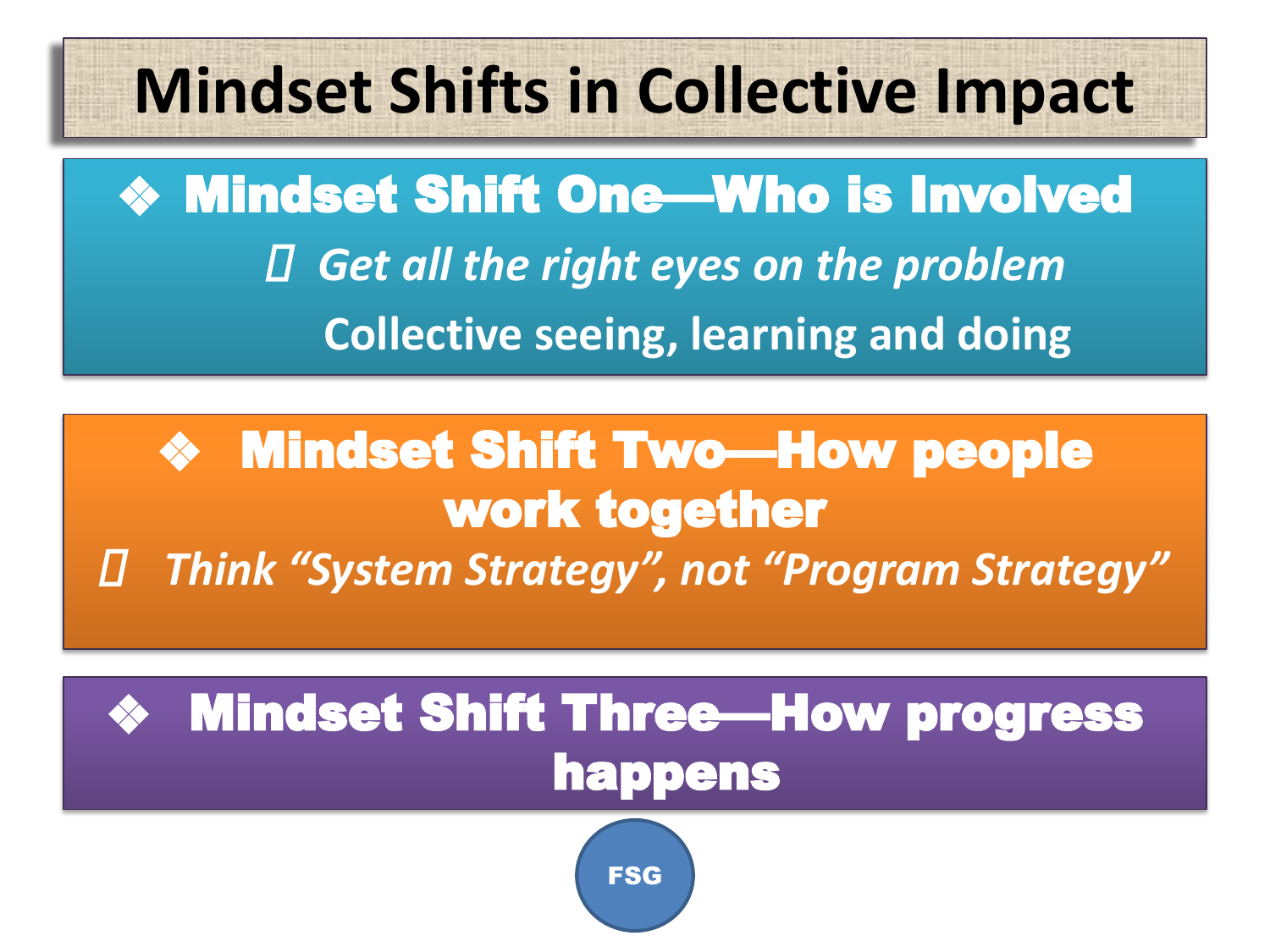# **Key Elements for Collective Impact**

# **• Shared Agenda • Shared Measures • Mutually Reinforcing Activities • Continual Communication • Backbone Organization**